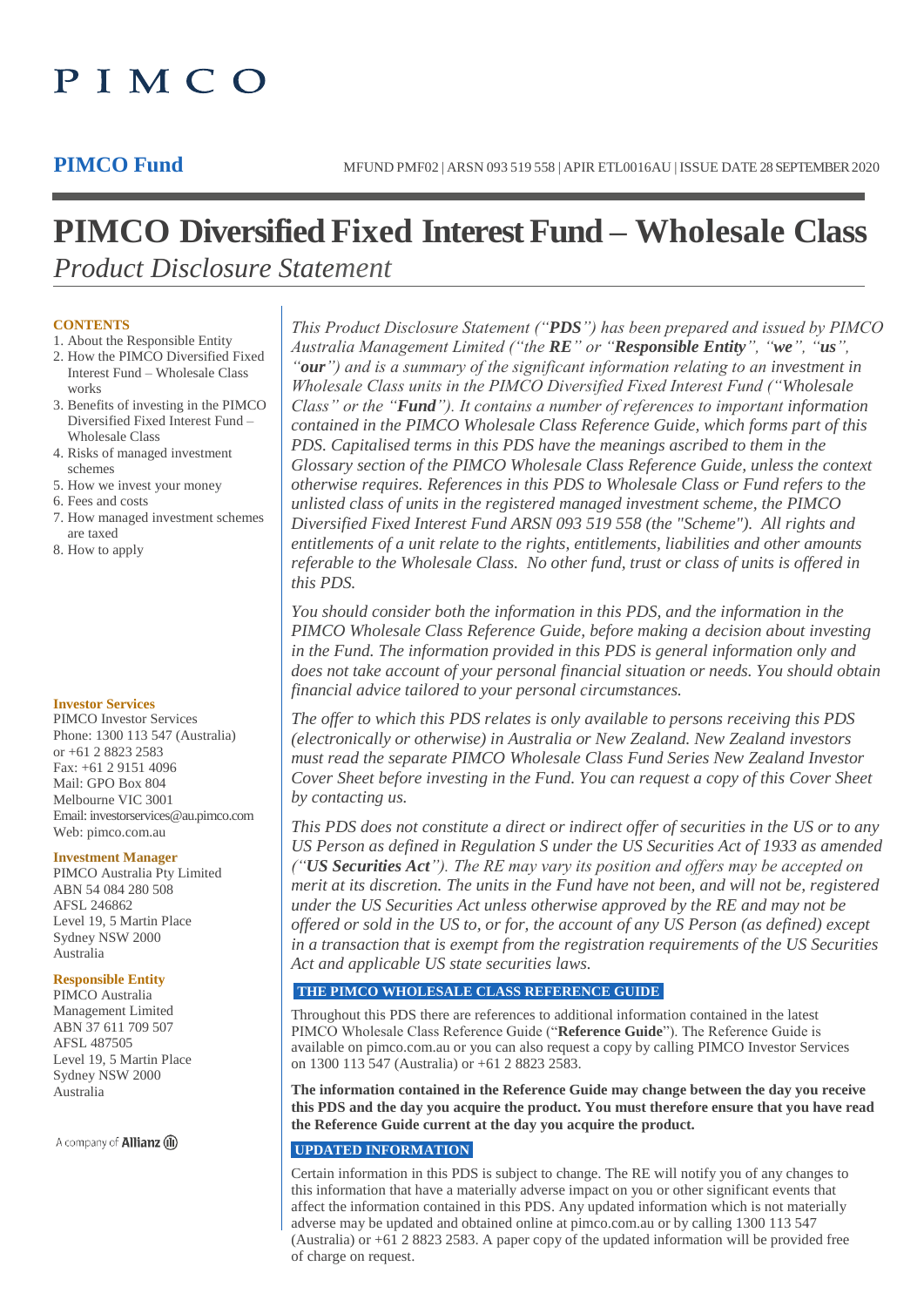#### **1. About the Responsible Entity**

# **THE RESPONSIBLE ENTITY**

PIMCO Australia Management Limited is the responsible entity for the Fund. We are responsible for the day-to-day operation of the Fund and for ensuring it complies with the Scheme's constitution ("**Constitution**") and relevant laws. This responsibility includes establishing, implementing and monitoring the Fund's investment objective and strategy. We are the issuer of units in the Fund and have prepared this PDS. Our responsibilities and obligations as the responsible entity of the Fund are governed by the Fund's Constitution as well as the Corporations Act 2001 (Cth) ("**Corporations Act**") and general trust law.

The RE has appointed State Street Australia Limited (ABN 21 002 965 200 AFSL 241419) as the custodian ("**Custodian**") and administrator ("**Administrator**") for the Fund. Subject to the relevant agreements between the RE and the Custodian/Administrator, the RE, at its discretion, may change the Custodian and Administrator from time to time and appoint additional service providers.

#### **THE INVESTMENT MANAGER**

PIMCO Australia Pty Limited ("**PIMCO**") is the Investment Manager of the Fund. Both PIMCO and the RE are members of the PIMCO Group, one of the largest investment managers in the world. As the Investment Manager, PIMCO will make investment decisions in relation to the Fund. PIMCO Group's history dates back to 1971 when it was established as a specialist fixed interest manager. The PIMCO Group has its head office in Newport Beach, California, USA with offices located in Hong Kong, New York, Austin, Toronto, Munich, Sydney, Singapore, Tokyo, London, Milan, São Paulo, Taipei, Zurich, Bermuda, Chicago and Solana Beach (the Solana Beach, CA and Chicago, IL offices relate to PIMCO's acquisition of Gurtin Fixed Income Management, LLC in January 2019).

For Australian clients, the PIMCO Group has been managing fixed interest assets since 1997 and alternative assets since 2006. Through various holding company structures, the PIMCO Group is majority owned by Allianz SE. Allianz SE is a European based multinational insurance and financial services holding company and a publicly traded German company. The PIMCO Group, as at 30 June 2020, managed over US\$1.92 trillion (including non-third party assets) for investors around the world and employs over 820 investment professionals across all its offices.

PIMCO's goal is to provide attractive returns while maintaining a strong culture of risk management and long-term discipline. PIMCO's investment process emphasises well researched fundamental economic and credit analysis to identify value in market sectors and individual securities. It takes moderate risk across many different portfolio positions to ensure that no single risk dominates returns.

# **2. How the PIMCO Diversified Fixed Interest Fund – Wholesale Class works**

The Fund is an unlisted class of units in the Scheme, which is a registered managed investment scheme under the Corporations Act and is governed by the Constitution. This means your money is pooled together with monies from other investors in the Scheme. This pool is used to buy investments that are managed on behalf of all investors in the Scheme. The Fund's assets are acquired in accordance with the Fund's investment strategy. Investors receive units when they invest in the Fund. In general, each unit represents an equal undivided interest in the assets of the Fund subject to liabilities; however it does not give the investor an interest in any

particular asset of the Fund. Your units will represent the value of your investment in the Fund, referable to the Wholesale Class.

# **APPLYING FOR UNITS**

Investors can acquire Wholesale Class units by completing the application form ("**Application Form**") accompanying this PDS; or by making an application through the mFund settlement service operated by the Australian Securities Exchange ("**ASX**") ("**mFund**") by placing a buy order for units with your licensed broker who will then process the buy order for units in the Fund using CHESS, the ASX electronic settlement system and will provide the application money to us. We will then issue new units in the Fund to your CHESS Holder Identification Number ("**HIN**") and notify your broker of the unit price and the units issued.

The minimum initial investment amount for Wholesale Class units in the Fund is \$20,000.

The price at which units are acquired is determined in accordance with the Constitution ("**Application Price**"). The Application Price is, in general terms, equal to the Net Asset Value ("**NAV**") of the Fund, referable to Wholesale Class units divided by the number of Wholesale Class units on issue and adjusted for transaction costs ("**Buy Spread**"). Assets are valued in accordance with the RE's valuation policy. The Buy Spread for Wholesale Class units in the Fund is disclosed in the "Fees and costs" section of the Reference Guide. However, the Buy Spread for this Fund may change and we will not ordinarily provide prior notice. Any updates to the Buy Spread may be obtained from PIMCO's website.

The Application Price will vary as the market value of assets in the Fund rises or falls.

# **APPLICATION CUT-OFF TIMES**

If we receive a correctly completed Application Form or an application via mFund which we can accept, identification documents (if applicable) and cleared application money:

- before or at 2.00pm on a Business Day (or for applications made through the mFund settlement service, within the timeframes set out in the ASX Settlement Operating Rules), the application will generally be processed on that Business Day. If your application for units is accepted, you will generally receive the Application Price calculated for that Business Day; or
- after 2.00 pm on a Business Day (or for applications made through the mFund settlement service, within the timeframes set out in the ASX Settlement Operating Rules), the application will generally be processed on the next Business Day. If your application for units is accepted, you will generally receive the Application Price calculated for the next Business Day.

The RE will generally determine the Application Price of Wholesale Class units on each Business Day.

#### **MAKING ADDITIONAL INVESTMENTS**

Subject to the above application cut-off times, you can make additional investments into the Fund at any time by sending us your additional investment amount and mailing, emailing or faxing a completed Additional Investment Form or by making an application for units through mFund. There is no minimum additional investment amount for Wholesale Class units in the Fund.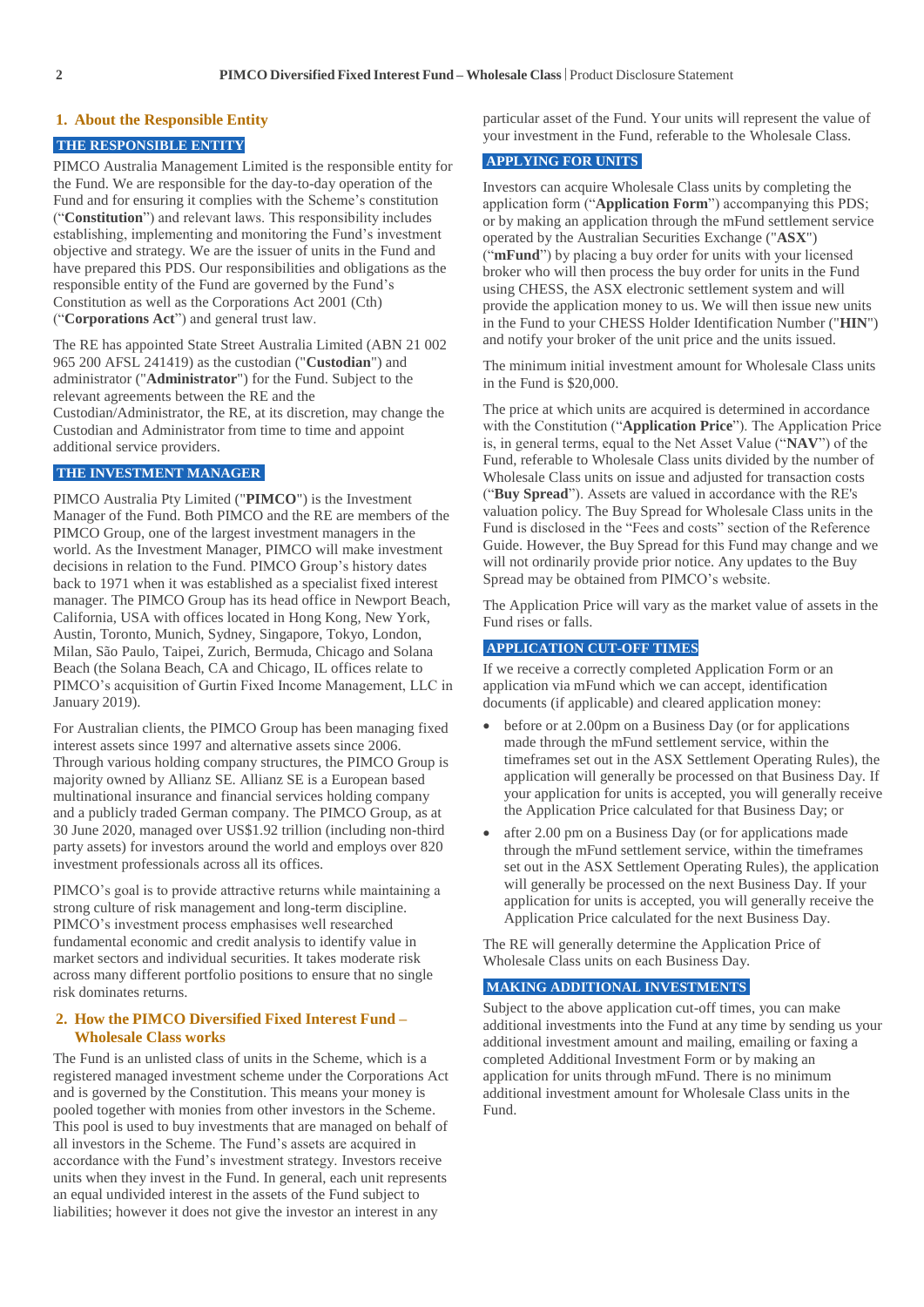# **DISTRIBUTIONS**

An investor's share of any distributable income is calculated in accordance with the Constitution and is generally based on the number of units held by the investor at the end of the distribution period.

The distributions you receive are generally assessable income and can be made up of both income and capital gains. Distributions are generally calculated based on the Fund's net income at the end of the distribution period divided by the number of units on issue. This gives a distributable income amount per unit. Your distribution entitlement is then determined by multiplying the number of units held by the distributable income amount per unit. An investor who invests during a distribution period may get back some of their capital as income.

The Fund generally distributes income quarterly at the end of March, June, September and December. Distributions are usually paid to investors within 14 days of the period end. However, the distribution at 30 June may take longer. The RE may change the distribution frequency without notice.

Indirect Investors should review their IDPS Guide for information on how and when they receive any income distributions.

# **ACCESS TO YOUR MONEY**

Investors in the Fund can withdraw their investment by:

 completing a withdrawal form (available at pimco.com.au) and mailing, faxing or emailing a scanned copy to:

PIMCO Investor Services GPO Box 804 Melbourne VIC 3001 Fax: +61 2 9151 4096 Email: investorservices.transactions@au.pimco.com

or by:

 making a withdrawal request through mFund by placing a sell order for units with your licensed broker.

There is no minimum withdrawal amount. Once we receive a withdrawal request, we may act on the withdrawal request without further enquiry if the withdrawal request bears an account number or investor details and (apparent) signature(s), or the investor's authorised signatory's (apparent) signature(s) or if the withdrawal is received via mFund.

The RE will generally allow investors in the Fund to access their investment within seven Business Days of receipt of a withdrawal request, as provided under the Constitution. Withdrawal proceeds will be paid to an investor's nominated bank account or, where the request is received via mFund, to the investor's licensed broker.

This period of time may be extended further where the RE has taken all reasonable steps to realise sufficient assets, but is unable to do so due to circumstances outside its control. In these circumstances the period of time for satisfying withdrawal requests is extended for such further period as those circumstances apply. In certain circumstances, such as when there is a freeze on withdrawals, you may not be able to withdraw your units within the usual period upon request. Your units will be withdrawn after the RE has accepted your withdrawal request and the applicable withdrawal price has been determined. The RE is not required to accept a withdrawal request in certain circumstances.

The price at which units are withdrawn ("**Withdrawal Price**") is determined in accordance with the Constitution. The Withdrawal Price is, in general terms, equal to the NAV of the Fund referable to Wholesale Class units, divided by the number of Wholesale Class units on issue and adjusted for transaction costs ("**Sell** 

**Spread**"). The Sell Spread for Wholesale Class units in the Fund is disclosed in the "Fees and costs" section of the Reference Guide. However, the Sell Spread for this Fund may change and we will not ordinarily provide prior notice. Any updates to the Sell Spread may be obtained from PIMCO's website. The Withdrawal Price will vary as the market value of assets in the Fund rises or falls.

If you are an Indirect Investor, you need to provide your withdrawal request directly to your IDPS Operator. The time to process a withdrawal request will depend on the particular IDPS Operator.

# **WITHDRAWAL CUT-OFF TIMES**

All withdrawal requests must be received by the RE by 2.00 pm on a Business Day (or for withdrawal requests made through the mFund settlement service, within the timeframes set out in the ASX Settlement Operating Rules) for processing that day and will generally receive the Withdrawal Price for that Business Day or, if the Withdrawal Price is not calculated for that Business Day, the next Withdrawal Price which is calculated. Any withdrawal request received after that time will be treated as having been received on the next Business Day and will receive the Withdrawal Price calculated for the next Business Day or if the Withdrawal Price is not calculated for the next Business Day, the next Withdrawal Price which is calculated. The RE will generally determine the Withdrawal Price of Wholesale Class units on each Business Day.

#### **FURTHER READING**

You should read the important information in the "Investing in a PIMCO Fund", "Managing your investment", "Withdrawing your investment", and "Fees and costs" sections of the Reference Guide, about application terms, cooling off rights, authorised signatories, reports, withdrawal terms and withdrawal restrictions and buy/sell spreads before making a decision. Go to the Reference Guide at pimco.com.au. The material relating to these matters may change between the time when you read this PDS and the day when you acquire the product.

# **3. Benefits of investing in the PIMCO DiversifiedFixed Interest Fund – Wholesale Class**

The Fund is an actively managed portfolio of domestic and international fixed interest securities. Significant features and benefits of investing in the Fund are:

# **INVESTMENT PROCESS**

 Supported by a deep global presence, the Fund benefits from PIMCO's thought leadership and time-tested investment process, which guides portfolio construction via a top-down macroeconomic outlook and rigorous bottom-up credit analysis.

# **EXPERTISE**

- PIMCO is one of the largest fixed interest managers in the world with over 820 investment professionals globally as at 30 June 2020.
- With dedicated sector and regional investment specialists in multiple offices around the world, PIMCO's depth and reach allows efficient and effective access to all major global fixed interest markets.
- Dedicated experienced investment professionals focused on the domestic fixed interest market who provide coverage of active investment opportunities.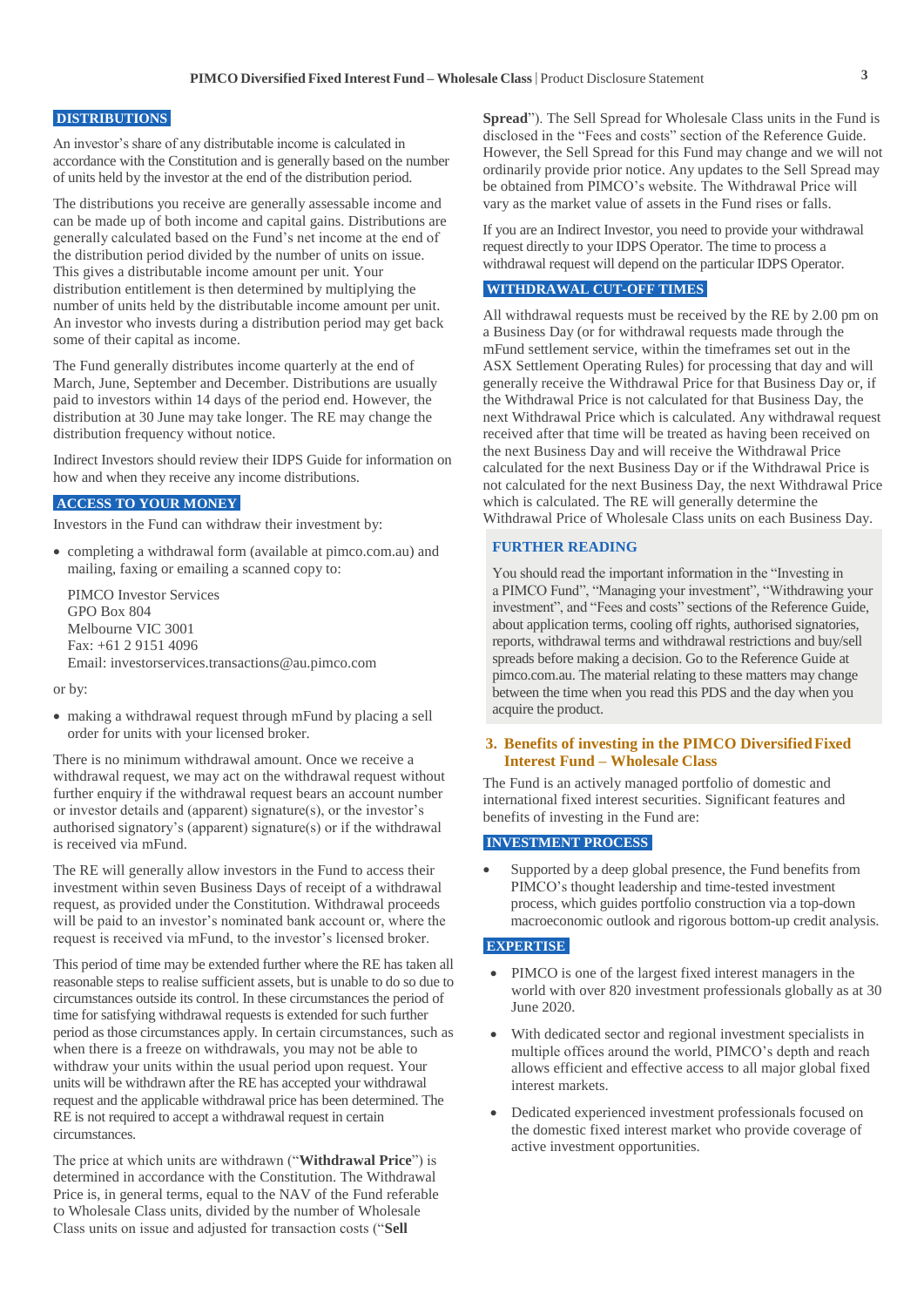# **DIVERSIFICATION AND ACTIVE MANAGEMENT**

- Designed as a core allocation to global and Australian fixed interest, the Fund may provide diversification benefits amongst an allocation to other asset classes, such as equities.
- The Fund aims to provide diversified exposure to multiple economies, yield curves and sectors, which can improve riskadjusted returns.
- The Fund is actively managed, which allows PIMCO to focus on securities regarded by PIMCO to have the strongest risk versus return attributes and avoid securities that are regarded by PIMCO to have insufficient value or a likelihood of capital loss.

#### **INCOME AND CAPITAL GROWTH POTENTIAL**

 The Fund seeks to provide a regular income stream by way of quarterly distributions (the RE may change the distribution frequency without notice).

#### **REGULAR REPORTING**

 Monthly, quarterly and annual reporting is provided to keep you up to date on your investments.

Please note that the RE does not guarantee the repayment of capital or any rate of return or the Fund's investment performance.

#### **4. Risks of managed investment schemes**

All investments carry risk. Different investment strategies may carry different levels of risk, depending on the assets acquired under the strategy. Assets with the highest long-term returns may also carry the highest level of short-term risk. The significant risks below should be considered in light of your risk profile when deciding whether to invest in the Fund. Your risk profile will vary depending on a range of factors, including your age, your investment time frame (how long you wish to invest for), your other investments or assets you may have and your risk tolerance. The significant risks of the Fund are described below.

We do not guarantee the liquidity of the Fund's investments, repayment of capital or any rate of return or the Fund's investment performance. The value of the investments will vary. The level of returns will vary and future returns may differ from past returns. Returns are not guaranteed and you may lose money by investing in the Fund. Laws affecting managed investment schemes may also change in the future.

The RE does not offer advice that takes into account your personal financial situation, including advice about whether the Fund is suitable for your circumstances. If you require personal financial advice, you should contact a licensed financial adviser.

# **MARKET RISK**

The market price of securities owned by the Fund may go up or down, sometimes rapidly or unpredictably. Securities may decline in value due to factors affecting securities markets generally or particular industries represented in the securities markets. The value of a security may decline due to general market conditions which are not specifically related to a particular company, such as real or perceived adverse economic conditions, changes in the general outlook for corporate earnings, changes in interest or currency rates, adverse changes to credit markets, global political instability, or adverse investor sentiment generally. The value of a security may also decline due to factors which affect a particular industry or industries, such as labour shortages or increased production costs and competitive conditions within an industry. During a general downturn in the securities markets, multiple asset classes may decline in value simultaneously.

Further, changes in tax, legal and economic policy, political events and technology failure can all directly or indirectly create an environment that may influence the value of your investments.

# **INTEREST RATE RISK**

Interest rate risk is the risk that fixed income securities and other instruments in the Fund's portfolio will decline in value because of an increase in interest rates. As nominal interest rates rise, the value of certain fixed income securities held by a Fund is likely to decrease. A nominal interest rate can be described as the sum of a real interest rate and an expected inflation rate. Interest rate changes can be sudden and unpredictable, and the Fund may lose money as a result of movements in interest rates. The Fund may not be able to hedge against changes in interest rates or may choose not to do so for cost or other reasons. In addition, any hedges may not work as intended.

# **CREDIT RISK**

The Fund could lose money if the issuer or guarantor of a fixed income security, or the counterparty to a derivative, repurchase agreement or a loan of portfolio securities, is unable or unwilling, or is perceived (whether by market participants, rating agencies, pricing services or otherwise) as unable or willing, to make timely principal and/or interest payments, or to otherwise honour its obligations. The downgrade of the credit of a security held by the Fund may decrease its value. Securities are subject to varying degrees of credit risk, which are often reflected in credit ratings. Measures such as average credit quality may not accurately reflect the true credit risk of a fund. This is especially the case if the Fund consists of securities with widely varying credit ratings. Therefore, if a fund has an average credit rating that suggests a certain credit quality, the fund may in fact be subject to greater credit risk than the average would suggest. This risk is greater to the extent the fund uses leverage or derivatives in connection with the management of the fund. Bonds are subject to the risk that litigation, legislation or other political events, local business or economic conditions, or the bankruptcy of the issuer could have a significant effect on an issuer's ability to make payments of principal and/or interest.

# **MORTGAGE RELATED AND OTHER ASSET0BACKED SECURITIES RISK**

The Fund may invest, directly or indirectly, in a variety of mortgagerelated and other asset-backed securities, which are subject to certain additional risks. For mortgage-related securities, this is manifested in default of returns when interest rates rise or economic downturn and paying off the loans sooner than expected (prepayment risk) when interest rates decline. Such prepayments can reduce the returns of the Fund because the Fund may have to reinvest that money at the lower prevailing interest rates. Asset-backed securities are subject to similar risks in addition to the risks associated with the nature of the assets and the servicing of those assets.

# **CURRENCY RISK**

The Fund may invest, directly or indirectly, in other countries, and if their currencies change in value relative to the Australian dollar, the value of the investment can change. The Fund may also, directly or indirectly, take currency positions with or without owning securities denominated in such currencies. Any foreign currency exposure limits and hedging policies of the Fund are outlined in the Investment Guidelines section (see "5. How we invest your money"). There can be no assurance that the Fund will be hedged at all times or that the Investment Manager will be successful at employing the hedge.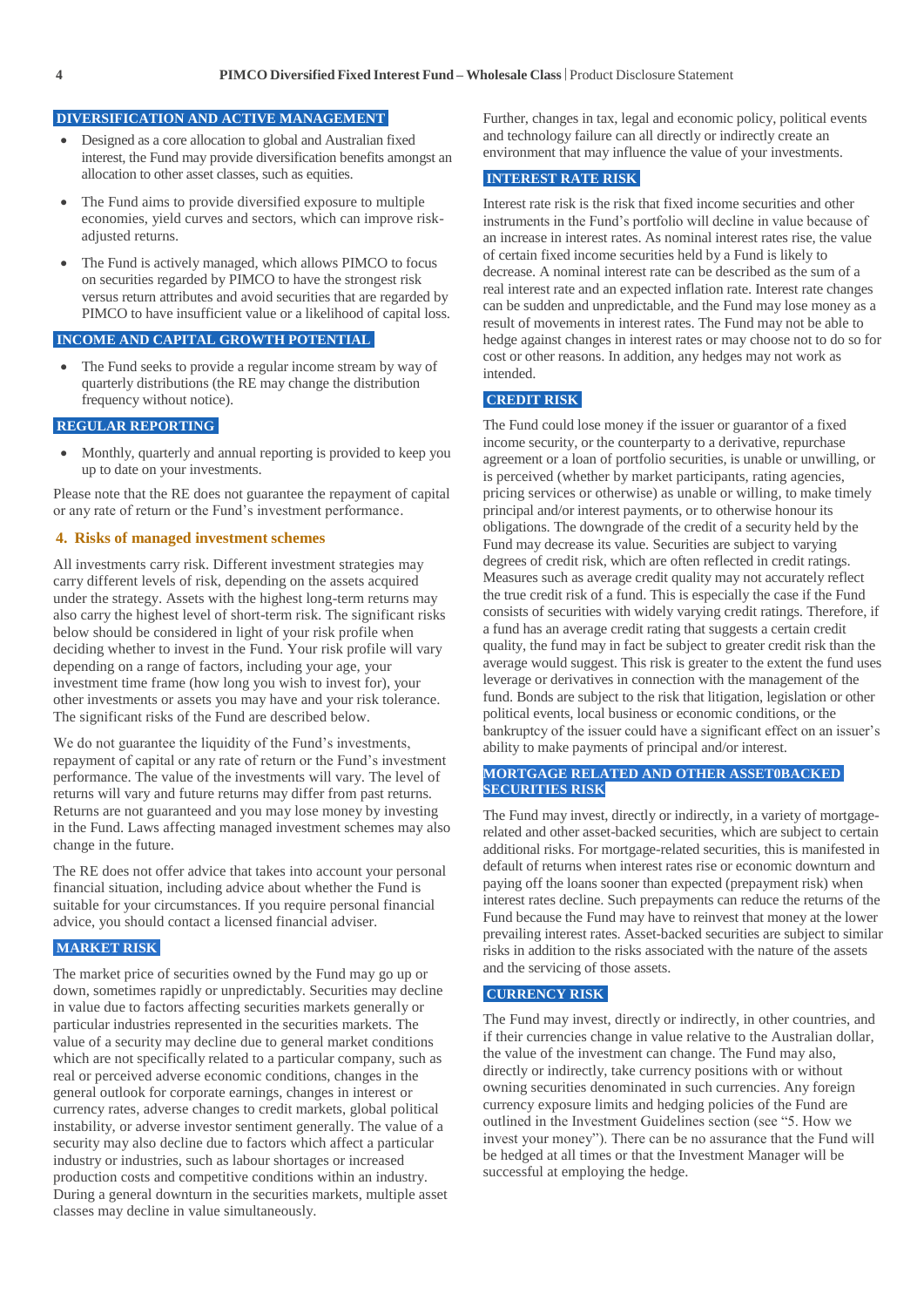# **DERIVATIVES RISK**

The Fund may use Derivatives, directly or indirectly, for hedging purposes and/or for investment purposes. The value of a Derivative is derived from the value of an underlying asset. This involves basis risk as the value of a Derivative may not move perfectly in line with the physical security. Therefore, the Derivative positions cannot be expected to perfectly hedge the risk of the physical security.

Other risks associated with Derivatives may include:

- loss of value because of a sudden price move or because of the passage of time;
- potential illiquidity of the Derivative;
- the Fund being unable to meet payment obligations as they arise;
- potential for leverage risk (this is discussed in the Reference Guide);
- the counterparty to any Derivative not being able to meet its obligations under the contract; and
- significant volatility in prices.

Note that neither the RE nor the Investment Manager guarantee that the Fund's derivatives strategy will be successful.

### **EMERGING MARKETS RISK**

The Fund may invest, directly or indirectly, in Emerging Market securities. Foreign (non-Australia) investment risk may be particularly high to the extent the Fund invests in Emerging Market securities. Emerging Market securities may present market, credit, currency, liquidity, legal, political and other risks different from, and potentially greater than, the risks of investing in securities and instruments economically tied to developed foreign countries. To the extent the Fund invests in Emerging Market securities that are economically tied to a particular region, country or group of countries, the Fund may be more sensitive to adverse political or social events affecting that region, country or group of countries. Economic, business, political, or social instability may affect Emerging Market securities differently, and often more severely, than developed market securities.

# **CLASS RISK**

The Fund has been established as a separate class of units in the PIMCO Diversified Fixed Interest Fund. As the assets are held on trust for all investors, there is a risk that investors of one class, may be exposed to liabilities of another class of units.

# **FURTHER READING**

You should read the important information in the "Risks of managed investment schemes" section of the Reference Guide about additional risks that apply to managed investment schemes before making a decision.

Go to the Reference Guide at pimco.com.au. The material relating to the additional risks may change between the time when you read this PDS and the day when you acquire the product.

#### **5. How we invest your money**

**Warning:** Before choosing to invest in the Fund, you should consider the likely investment returns, the risks of investing and your investment time frame.

# **INVESTMENT OBJECTIVE**

To achieve maximum total return by investing in underlying funds that invest in Australian and Global bonds and to seek to preserve capital through prudent investment management.

# **ASSET CLASSES AND ALLOCATION RANGES**

| Indicative asset allocation range (as a % of NAV) |      |  |
|---------------------------------------------------|------|--|
| Fixed Income and cash                             | 100% |  |

In order to meet the Fund's investment objectives, asset classes and investment ranges may be changed from time to time. PIMCO has full discretion in relation to asset allocation ranges. We will give unitholders written notice of any material variation which we believe they would not have reasonably expected.

# **BENCHMARK**

50% Bloomberg Barclays Global Aggregate Index (Hedged in Australian dollars) and 50% Bloomberg AusBond Composite 0+ Yr Index.

#### **MINIMUM SUGGESTED TIME FRAME**

The minimum suggested time frame for investment in the Fund is 5 to 7 years.

#### **RISK LEVEL OF THE FUND**

Low.

There is a low level risk of loss of investment over one year. Investment in the Fund has the potential to produce medium level returns over the suggested time frame.

#### **INVESTOR SUITABILITY**

The Fund is designed for investors who wish to have a broadly diversified exposure to both domestic and international fixed interest markets.

# **INVESTMENTS HELD**

The Fund invests in indirect and direct government, corporate, mortgage and other fixed interest securities. While the Fund invests predominately in Investment Grade securities, the Fund may invest in non-Investment Grade fixed interest securities and Emerging Market debt. The Fund currently seeks to achieve its investment objective by investing in other funds where PIMCO is the Investment Manager and PIMCO Australia Management Limited is the RE, primarily being PIMCO Australian Bond Fund and PIMCO Global Bond Fund.

The Fund may also hold cash.

# **INVESTMENT STRATEGY**

In pursuing the Fund's investment objective, PIMCO applies a wide range of diverse strategies including Duration analysis, Credit analysis, Relative Value analysis, Sector Allocation and Rotation and individual security selection. PIMCO's investment strategy emphasises active decision making with a long-term focus and seeks to avoid extreme swings in Duration or maturity with a view to creating a steady stream of returns.

A number of these terms are explained in the Glossary section of the Reference Guide.

# **INVESTMENT GUIDELINES**

PIMCO has adopted the following guidelines in managing the Fund:

**Duration** — The average portfolio Duration of the Fund will vary based on PIMCO's forecast of interest rates and under normal conditions it is expected to range between plus/minus three years versus the Benchmark.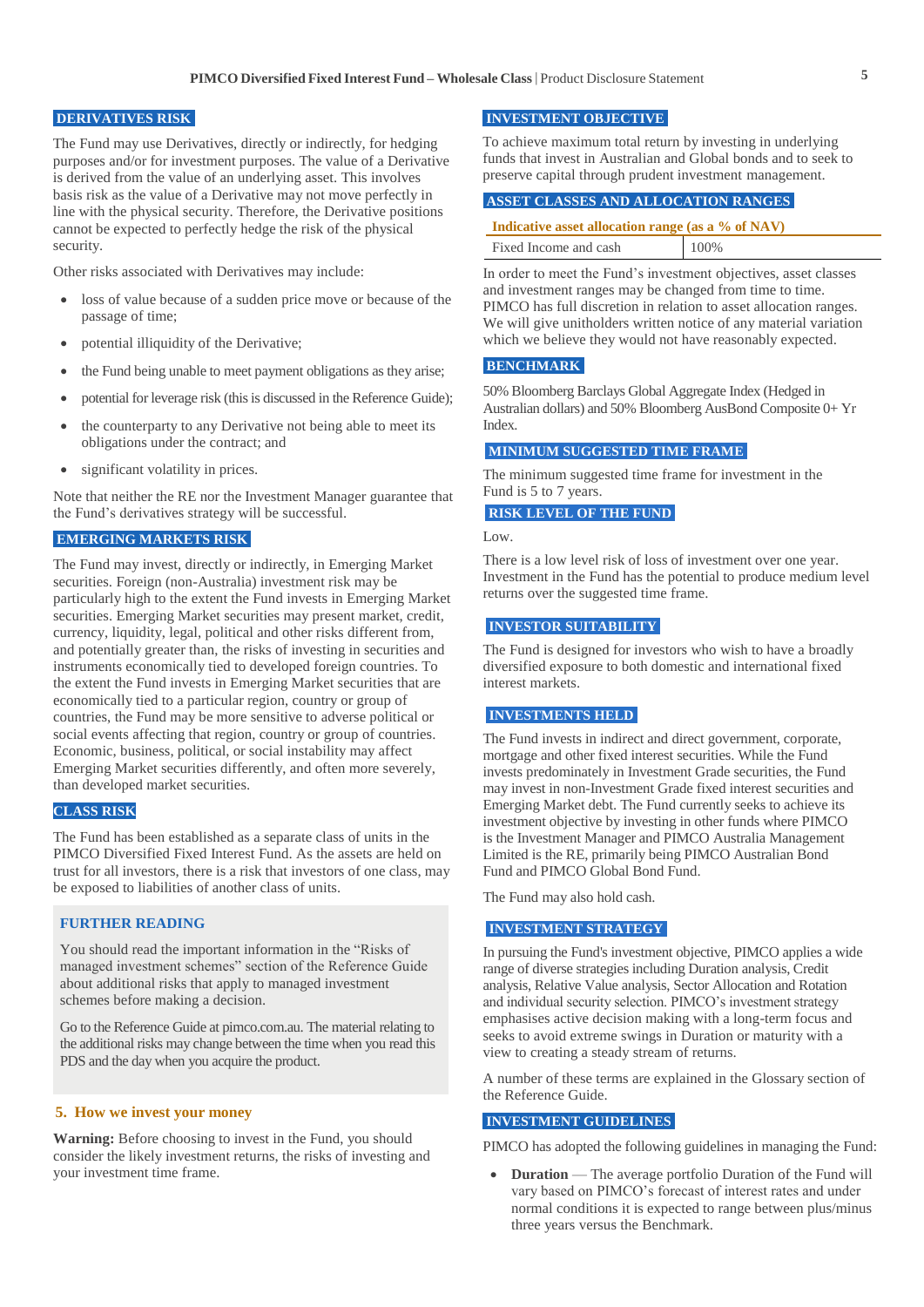- **Credit quality** The Fund will invest predominantly in Investment Grade securities but may in addition invest in below Investment Grade securities in certain circumstances.
- **Currency hedging** PIMCO will normally seek to hedge the Fund's foreign currency exposure between 90% and 110% to Australian dollars.

Percentage limitations will apply at the time of investment. The Fund is not required to sell any securities in the event that such limitations are subsequently exceeded, whether as a result of market movements, applications or withdrawals from the Fund or otherwise. The Fund is not required to sell a security in the event such security is downgraded below the Fund's minimum investment quality, provided that such security met the Fund's minimum quality standard at the time of purchase.

A number of these terms are explained in the Glossary section of the Reference Guide.

# **CHANGING THE INVESTMENT STRATEGY/GUIDELINES**

The investment strategy and the investment guidelines may be changed. If the investment strategy or the investment guidelines are to be changed, investors in the Fund will be notified in accordance with the Corporations Act.

# **LABOUR, ENVIRONMENTAL, SOCIAL AND ETHICAL CONSIDERATIONS**

In buying, selling or retaining underlying investments PIMCO does not generally take into account labour standards or environmental, social or ethical ("**ESG**") considerations. However, to the extent that PIMCO believes those matters may affect the value or performance of an underlying investment they may be considered. In relation to this Fund, PIMCO does not apply a predetermined view as to what constitutes labour standards or environmental, social or governance considerations. These will be determined on a case-by-case basis for this Fund.

# **FUND PERFORMANCE**

Up-to-date information on the performance of the Fund will be available by calling PIMCO Investor Services on 1300 113 547 (Australia) or  $+61$  2 8823 2583 or visiting pimco.com.au.

# **6. Fees and costs**

#### **DID YOU KNOW?**

Small differences in both investment performance and fees and costs can have a substantial impact on your long term returns.

For example, total annual fees and costs of 2% of your account balance rather than 1% could reduce your final return by up to 20% over a 30 year period (for example, reduce it from \$100,000 to \$80,000).

You should consider whether features such as superior investment performance or the provision of better member services justify higher fees and costs.

You may be able to negotiate to pay lower contribution fees and management costs where applicable. Ask the fund or your financial adviser.

# **TO FIND OUT MORE**

If you would like to find out more, or see the impact of the fees based on your own circumstances, the Australian Securities and Investments Commission ("**ASIC**") website

(www.moneysmart.gov.au) has a managed funds fee calculator to help you check out different fee options.

The information in the following table can be used to compare costs between this and other simple managed investment schemes.

Fees and costs may be paid directly from your investment or deducted from investment returns. For information on tax, please see section 7 of this PDS.

| Type of fee or cost                              | Amount                                                                                                                                                                                                |  |
|--------------------------------------------------|-------------------------------------------------------------------------------------------------------------------------------------------------------------------------------------------------------|--|
| Fees when your money moves in or out of the Fund |                                                                                                                                                                                                       |  |
| Establishment fee                                | Nil                                                                                                                                                                                                   |  |
| Contribution fee                                 | Nil                                                                                                                                                                                                   |  |
| Withdrawal fee                                   | Nil                                                                                                                                                                                                   |  |
| Exit fee                                         | Nil                                                                                                                                                                                                   |  |
| Management costs <sup>1,2</sup>                  |                                                                                                                                                                                                       |  |
| The fees and costs for managing                  | The management costs consist of:                                                                                                                                                                      |  |
| your investment                                  | Management fee: 0.50% p.a. of the<br>NAV of the Fund referable to<br>Wholesale Class units<br>Indirect costs: 0.15% p.a. of the<br>NAV of the Fund referable to<br>Wholesale Class units <sup>3</sup> |  |

<sup>1</sup> Management costs quoted are inclusive of GST and net of any RITC at the prescribed rate (depending on the nature of the fee or expense).

<sup>2</sup>The RE may from time to time negotiate a different fee arrangement (by way of a rebate or waiver of fees) with investors who are Wholesale Clients (as defined in the Reference Guide).

<sup>3</sup> The indirect costs are calculated and incorporate reasonably estimated amounts with reference to the relevant costs incurred during the financial year ending 30 June 2020.

#### **EXAMPLE OF ANNUAL FEES AND COSTS FOR THE FUND**

This table gives an example of how the fees and costs for this managed investment product can affect your investment over a 1 year period. You should use this table to compare this product with other managed investment products.

#### **Example – PIMCO Diversified Fixed Interest Fund – Wholesale Class**

#### BALANCE OF \$50,000 WITH A CONTRIBUTION OF \$5,000 DURING YEAR<sup>1</sup>

| Contribution fees                    | Nil           | For every additional \$5,000 you<br>put in, you will be charged \$0.                                                                                                             |
|--------------------------------------|---------------|----------------------------------------------------------------------------------------------------------------------------------------------------------------------------------|
| Plus management<br>costs comprising: | 0.65% p.a.    | And, for every \$50,000 you have in<br>the Fund you will be charged \$325<br>each year, comprising:                                                                              |
| Management fee                       | $0.50\%$ p.a. | \$250                                                                                                                                                                            |
| Indirect costs                       | $0.15\%$ p.a. | \$75                                                                                                                                                                             |
| Equals Cost of Fund                  |               | If you had an investment of<br>\$50,000 at the beginning of the<br>year and you put in an additional<br>\$5,000 during that year, then you<br>would be charged fees of: $$325^2$ |
|                                      |               | What it costs you will depend on<br>the fees you negotiate.                                                                                                                      |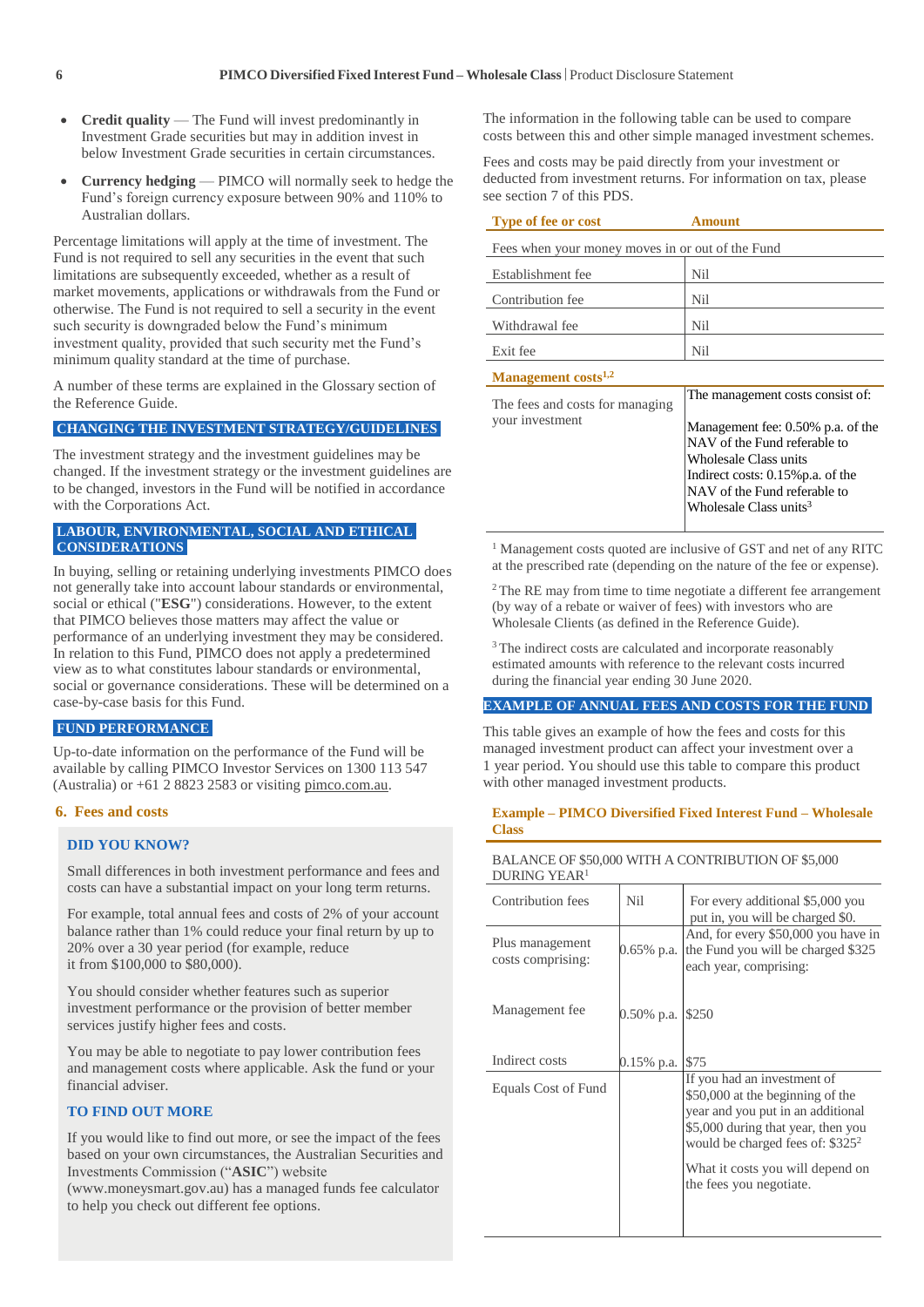$1$ <sup>1</sup>This example assumes the \$5,000 contribution occurs at the end of the first year, therefore management costs are calculated using the \$50,000 balance only. The management costs would be \$357.50 if you had invested the \$5,000 for a full 12 months.

<sup>2</sup>Additional fees may apply. Please note that this example does not capture all the fees and costs that may apply to you, such as any Buy/Sell Spread. Additional fees may be payable to third parties including financial advisers and (if you have invested through mFund) brokers. You should refer to the Statement of Advice provided by your financial adviser in which details of the relevant fees are set out. ASIC provides a fees calculator on its website www.moneysmart.gov.au, which you may use to calculate the effects of fees and costs on your investment in the Fund.

# **ADDITIONAL EXPLANATION OF FEES AND COSTS**

#### **What do the management costs pay for?**

Management costs comprise the additional fees or costs that a unitholder incurs by investing in the Fund rather than by investing directly in the assets.

The management fee of 0.50% p.a. of the NAV of the Fund referable to Wholesale Class units is accrued daily and paid in arrears from the assets of the Fund at the end of each quarter. As at the date of this PDS ordinary expenses such as those payable to the Investment Manager, Responsible Entity, Custodian, Administrator, auditor, and other ordinary expenses of operating the Fund are paid out of the management fee at no additional charge to you.

The management costs shown above do not include extraordinary expenses (if they are incurred in future) such as litigation costs, the costs of convening Unitholder meetings and other costs. Management costs include indirect costs but do not include transactional and operational costs (such as the costs associated with investing the Fund's assets).

#### **Indirect costs**

Indirect costs generally include management costs (if any) from underlying funds and a reasonable estimate of certain costs of investing in over-the-counter derivatives to gain investment exposure to assets or implement the Fund's investment strategy.

Indirect costs are calculated and incorporate reasonably estimated amounts with reference to the relevant costs incurred during the financial year ending 30 June 2020.

Indirect costs of the Fund are reflected in the Wholesale Class unit price and borne by unitholders.

# **Transactional and operational costs**

In managing the assets of the Fund, the Fund may incur transactional and operational costs ("**Transactional Costs**") such as brokerage, settlement costs, clearing costs and applicable stamp duty when assets are bought and sold, the costs of (or transactional and operational costs associated with) derivatives (excluding overthe-counter derivatives) and the implicit costs or spread incurred on buying or selling the Fund's assets. These costs can arise as a result of bid-offer spreads being applied by trading counterparties to securities traded by the Fund.

Transactional Costs arise through the day-to-day trading of the Fund's assets or when there are applications or withdrawals which cause net cash flows into or out of the Fund. These are reflected in the Fund's Wholesale Class unit price.

We estimate that the total Transactional Costs for the Fund during the year ended 30 June 2020 was 0.11% of the NAV of the Fund

referable to Wholesale Class units, of which 0.01% was recouped via a Sell spread (see below) when redemptions took place, resulting in net Transactional Costs of 0.10%. The dollar value of these net Transactional Costs over a 1 year period based on an average account balance of \$50,000 is \$50. However, such costs for future years may differ.

As net Transactional Costs are factored into the asset value of the Fund's assets referable to Wholesale Class units and reflected in the unit price, they are an additional cost of investment to the investor but they are not a fee paid to the RE or the Investment Manager.

#### **Buy/Sell Spread**

The Buy/Sell Spread reflects the estimated costs incurred in buying or selling assets of the Fund when investors invest in or withdraw from the Fund and is designed to ensure, as far as practicable, that transaction costs incurred as a result of an investor entering or leaving the Fund are generally borne by that investor, and not other investors. The Buy/Sell Spread is an additional cost to the investor but is incorporated into the unit price and incurred when an investor invests in or withdraws from the Fund and is not separately charged to the investor. The Buy/Sell Spread is paid into the Fund and not paid to the RE or the Investment Manager. The Buy/Sell Spread for Wholesale Class units in the Fund is disclosed in the "Fees and costs" section of the Reference Guide. The Buy/Sell Spread can be altered by the Responsible Entity at any time to reflect the actual or estimated transaction costs incurred by the Fund and the Responsible Entity will not ordinarily provide prior notice. Generally, there will also be no Buy Spread incurred on distributions which are re-invested. The Buy/Sell Spread may change, without notice, for example, when it is necessary to protect the interests of existing members and if permitted by law. Any updates to the Buy/Sell Spread will be made available on, and can be obtained from, PIMCO's website.

#### **Can the fees change?**

Yes, all fees can change without investor consent, subject to the maximum fee amounts specified in the Constitution. The maximum management fee specified in the Constitution is 1.1% per annum of the gross asset value of the Fund (exclusive of GST) (\$550 for every \$50,000 invested). The current fees are as set out in the table on page 6. The RE has the right to recover all expenses properly incurred in managing the Fund and as such these expenses may increase or decrease accordingly. The RE will generally provide investors with at least 30 days' notice of any proposed increase to management fees.

# **Other service fees**

**Warning**: If you are transacting through mFund your stockbroker or accredited intermediary may charge you additional fees. You should refer to their Financial Services Guide) or speak to them directly regarding these fees.

Additional fees may also be paid to a financial adviser if you have consulted a financial adviser. You should refer to the Statement of Advice provided by your financial adviser in which details of the fees are set out.

#### **Updated fees and costs information**

Estimates may be based on a number of factors, including (where relevant), previous financial year information based on reasonable enquiries and typical costs of the relevant investment. As such, the actual fees and costs may differ and are subject to change from time to time. Updated information that is not materially adverse to investors will be updated online at www.pimco.com.au, or you may obtain a paper copy of any updated information from us free of charge on request. However, if a change is considered materially